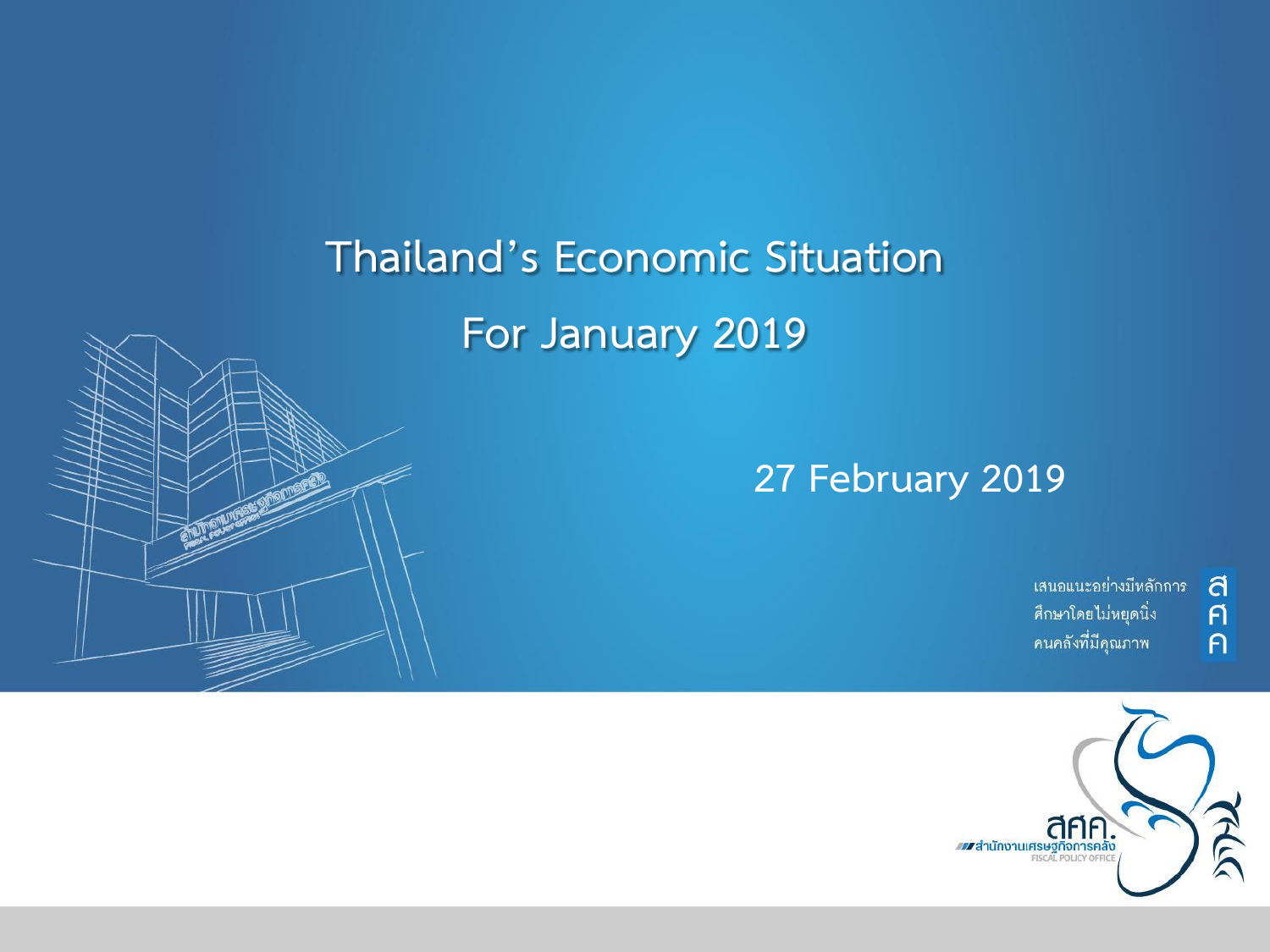F

 $\bigcap$ 



| Growth rate: %YOY                      |       |         |       | 2017    |                |                |         |         | 2018           |                |            |         | 2019       |
|----------------------------------------|-------|---------|-------|---------|----------------|----------------|---------|---------|----------------|----------------|------------|---------|------------|
| (Share of GDP)                         | 2017  | 2018    | Q1    | Q2      | Q <sub>3</sub> | Q <sub>4</sub> | Q1      | Q2      | Q <sub>3</sub> | Q <sub>4</sub> | <b>Dec</b> | Jan     | <b>YTD</b> |
| Real GDP (%YoY)                        | 4.0%  | 4.1%    | 3.4%  | 3.9%    | 4.5%           | 3.9%           | 5.0%    | 4.7%    | 3.2%           | 3.7%           |            | ٠       | 4.1%       |
| Private Consumption (50.7%)            | 3.0%  | 4.6%    | 3.1%  | 2.9%    | 3.4%           | 3.2%           | 3.8%    | 4.1%    | 5.2%           | 5.3%           |            | ٠       | 4.6%       |
| Real VAT (%YoY)                        | 3.7%  | 5.6%    | 3.4%  | 1.1%    | 5.9%           | 4.6%           | 4.1%    | 6.0%    | 6.6%           | 5.8%           | 0.9%       | 3.1%    | 3.1%       |
| %gog SA / %mom SA                      |       |         | 1.9%  | 1.0%    | 1.6%           | 0.2%           | 1.2%    | 2.7%    | 2.3%           | $-0.4%$        | $-5.0%$    | 3.0%    |            |
| Imports of consumption goods (%YoY)    | 4.7%  | 8.3%    | 0.2%  | 3.2%    | 5.3%           | 10.0%          | 7.5%    | 11.5%   | 6.1%           | 8.2%           | $-3.1%$    | 4.0%    | 4.0%       |
| %gog SA / %mom SA                      |       |         | 4.1%  | 0.7%    | 2.3%           | 2.7%           | 1.2%    | 5.0%    | $-2.7%$        | $-3.3%$        | $-7.2%$    | 7.6%    |            |
| Passenger car sales (%YoY)             | 23.7% | 15.4%   | 38.7% | 13.9%   | 11.2%          | 33.9%          | 12.1%   | 23.6%   | 21.2%          | 6.8%           | $-2.7%$    | 17.4%   | 17.4%      |
| %gog SA / %mom SA                      |       |         | 20.9% | $-1.6%$ | 1.7%           | 11.5%          | 0.0%    | 8.8%    | $-0.1%$        | $-1.2%$        | $-6.5%$    | 15.0%   |            |
| Registration of new Motorcycles (%YoY) | 5.5%  | $-2.9%$ | 3.2%  | 8.3%    | 0.2%           | 6.5%           | $-1.7%$ | $-5.8%$ | $-3.7%$        | $-0.2%$        | 4.8%       | $-3.1%$ | $-3.1%$    |
| %gog SA / %mom SA                      |       |         | 3.6%  | 3.7%    | $-2.9%$        | 2.0%           | $-4.3%$ | $-0.6%$ | $-0.5%$        | 5.4%           | 3.1%       | $-4.6%$ |            |
| Consumer Confidence Index (level)      | 64.0  | 67.8    | 64.2  | 64.3    | 62.4           | 65.2           | 66.7    | 67.5    | 69.6           | 67.4           | 66.3       | 67.7    | 67.7       |
| Real farm income (FPO) (%YoY)          | 1.5%  | $-0.2%$ | 18.1% | 14.8%   | 2.4%           | $-8.6%$        | $-2.7%$ | 3.4%    | $-1.7%$        | 0.7%           | 7.8%       | 5.2%    | 5.2%       |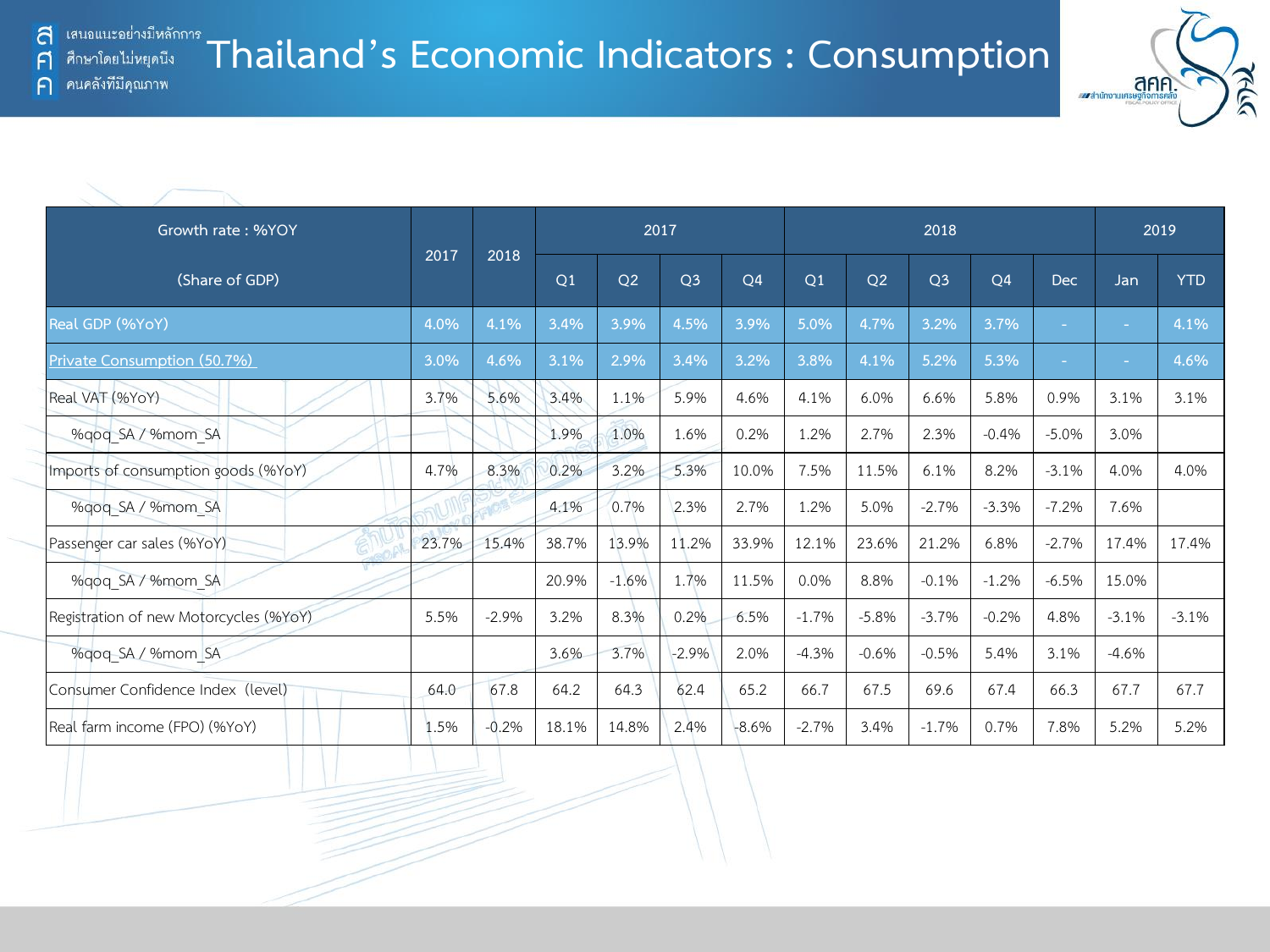

| Growth rate: %YoY                             | 2017    | 2018  |         |                | 2017           |                |       |         | 2018           |                |            | 2019    |
|-----------------------------------------------|---------|-------|---------|----------------|----------------|----------------|-------|---------|----------------|----------------|------------|---------|
| (Share of GDP)                                |         |       | Q1      | Q <sub>2</sub> | Q <sub>3</sub> | Q <sub>4</sub> | Q1    | Q2      | Q <sub>3</sub> | Q <sub>4</sub> | <b>Dec</b> | Jan     |
| Private investment (17.8%)                    | 2.9%    | 3.9%  | $-1.1%$ | 3.0%           | 2.5%           | 2.4%           | 3.1%  | 3.1%    | 3.8%           | 5.5%           |            |         |
| Private investment in equipment (14.3%)       | 3.9%    | 4.2%  | $-0.4%$ | 2.9%           | 4.3%           | 4.6%           | 4.5%  | 4.3%    | 3.4%           | 4.6%           |            |         |
| Private investment in construction (3.5%)     | $-2.1%$ | 2.9%  | $-4.2%$ | 3.4%           | $-1.4%$        | $-5.1%$        | 1.2%  | 2.1%    | 4.6%           | 3.4%           |            |         |
| Private Investment in Equipment Indicators    |         |       |         |                |                |                |       |         |                |                |            |         |
| Imports of capital goods (volume) (%YoY)      | 6.3%    | 3.5%  | 1.2%    | 9.8%           | 8.4%           | 6.2%           | 9.1%  | 5.6%    | $-0.9%$        | 0.7%           | $-3.6%$    | $-3.7%$ |
| %gog SA / %mom SA                             |         |       | 1.4%    | 1.8%           | 3.3%           | $-0.6%$        | 3.9%  | $-0.8%$ | $-3.2%$        | 0.2%           | $-7.5%$    | 0.4%    |
| Commercial car sales (%YoY)                   | 7.5%    | 22.2% | 5.3%    | 2.2%           | 12.8%          | 9.5%           | 13.0% | 28.2%   | 22.8%          | 25.0%          | 16.6%      | 17.3%   |
| %gog SA / %mom SA                             |         |       | 4.9%    | 0.3%           | 5.3%           | $-0.8%$        | 7.6%  | 14.0%   | 0.8%           | 1.3%           | $-4.2%$    | 0.7%    |
| Private Investment in Construction Indicators |         |       |         |                |                |                |       |         |                |                |            |         |
| Real estate tax collection (%YoY)             | $-0.9%$ | 13.7% | $-9.7%$ | $-8.4%$        | 12.3%          | 3.1%           | 14.8% | 16.8%   | 14.9%          | 9.4%           | 10.5%      | 15.2%   |
| %gog SA / %mom SA                             |         |       | $-3.4%$ | 3.1%           | 6.2%           | $-2.0%$        | 7.0%  | 4.7%    | 4.8%           | $-6.7%$        | 4.5%       | 9.4%    |
|                                               |         |       |         |                |                |                |       |         |                |                |            |         |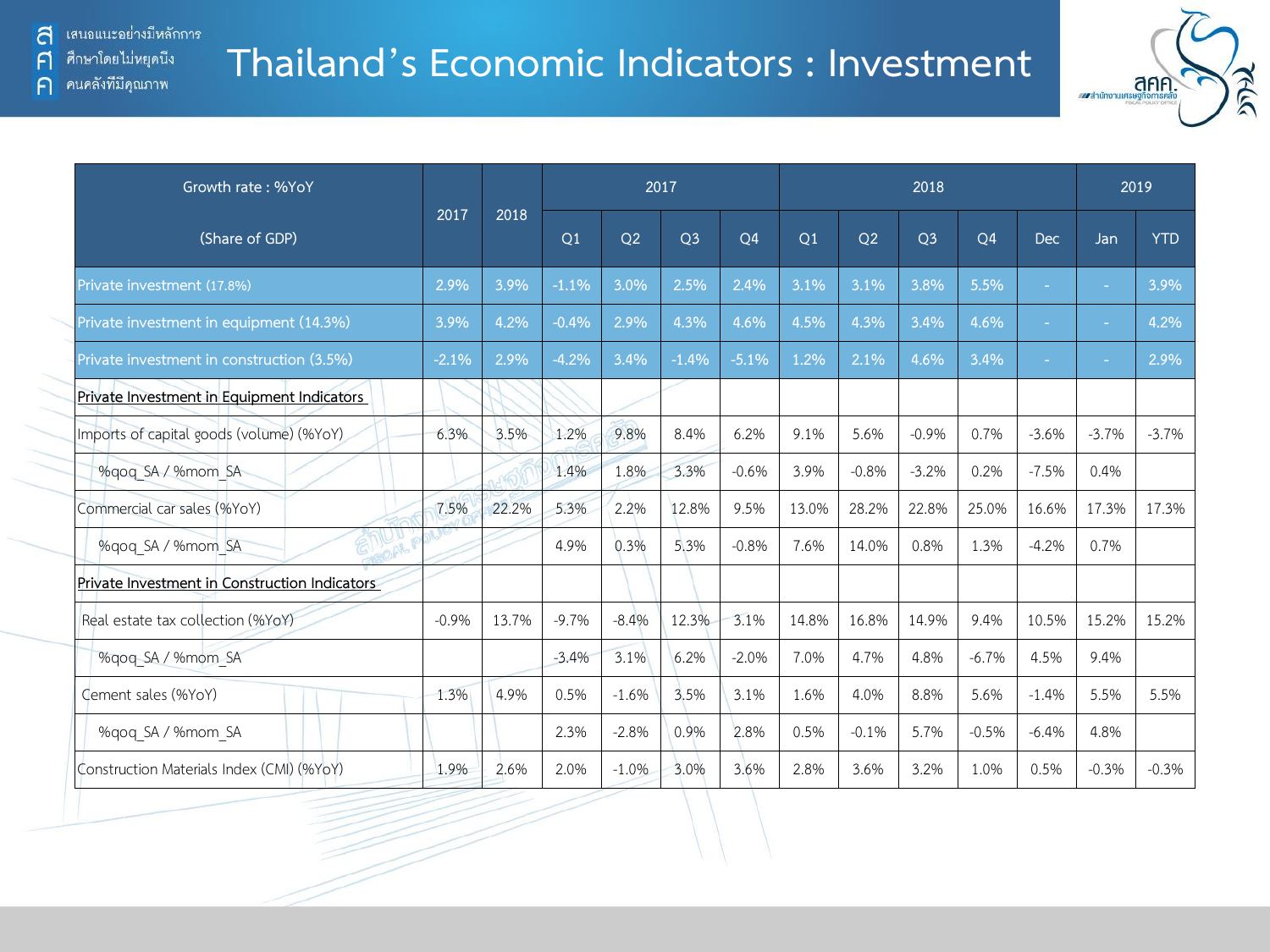คนคลังที่มีคุณภาพ

F

 $\bigcap$ 





|                               |               |               |                    |                    | <b>FY2018</b>                 | <b>FY2019</b>      |                    |            |       |             |  |
|-------------------------------|---------------|---------------|--------------------|--------------------|-------------------------------|--------------------|--------------------|------------|-------|-------------|--|
| Expenditure                   | <b>FY2017</b> | <b>FY2018</b> | Q1/<br><b>FY18</b> | Q2/<br><b>FY18</b> | Q <sub>3</sub><br><b>FY18</b> | Q4/<br><b>FY18</b> | Q1/<br><b>FY19</b> | <b>Dec</b> | Jan   | <b>FYTD</b> |  |
| 1. Current Year FY2019        | 2,686.6       | 2,792.1       | 897.8              | 572.8              | 695.6                         | 625.9              | 897.8              | 245.5      | 286.5 | 1,179.5     |  |
| %YoY                          | 4.2%          | 3.9%          | 2.5%               | $-0.7%$            | 11.3%                         | 2.8%               | 2.5%               | $-6.5%$    | 26.3% | 4.9%        |  |
| Disbursement Rate (%)         | 91.9%         | 91.5%         | 29.4%              | 18.8%              | 22.8%                         | 20.5%              | 29.4%              | 8.2%       | 9.6%  | 39.3%       |  |
| 2. Carry Over                 | 204.0         | 215.1         | 69.7               | 57.9               | 42.8                          | 44.7               | 69.7               | 23.7       | 18.4  | 89.1        |  |
| 3. Total Expenditures $(1+2)$ | 2,890.5       | 3,007.2       | 967.5              | 630.7              | 738.4                         | 670.6              | 967.5              | 269.2      | 304.9 | 1,268.6     |  |
| %YoY                          | 3.0%          | 4.0%          | $-0.2%$            | $-0.9%$            | 13.3%                         | 5.9%               | $-0.2%$            | $-6.8\%$   | 24.7% | 4.7%        |  |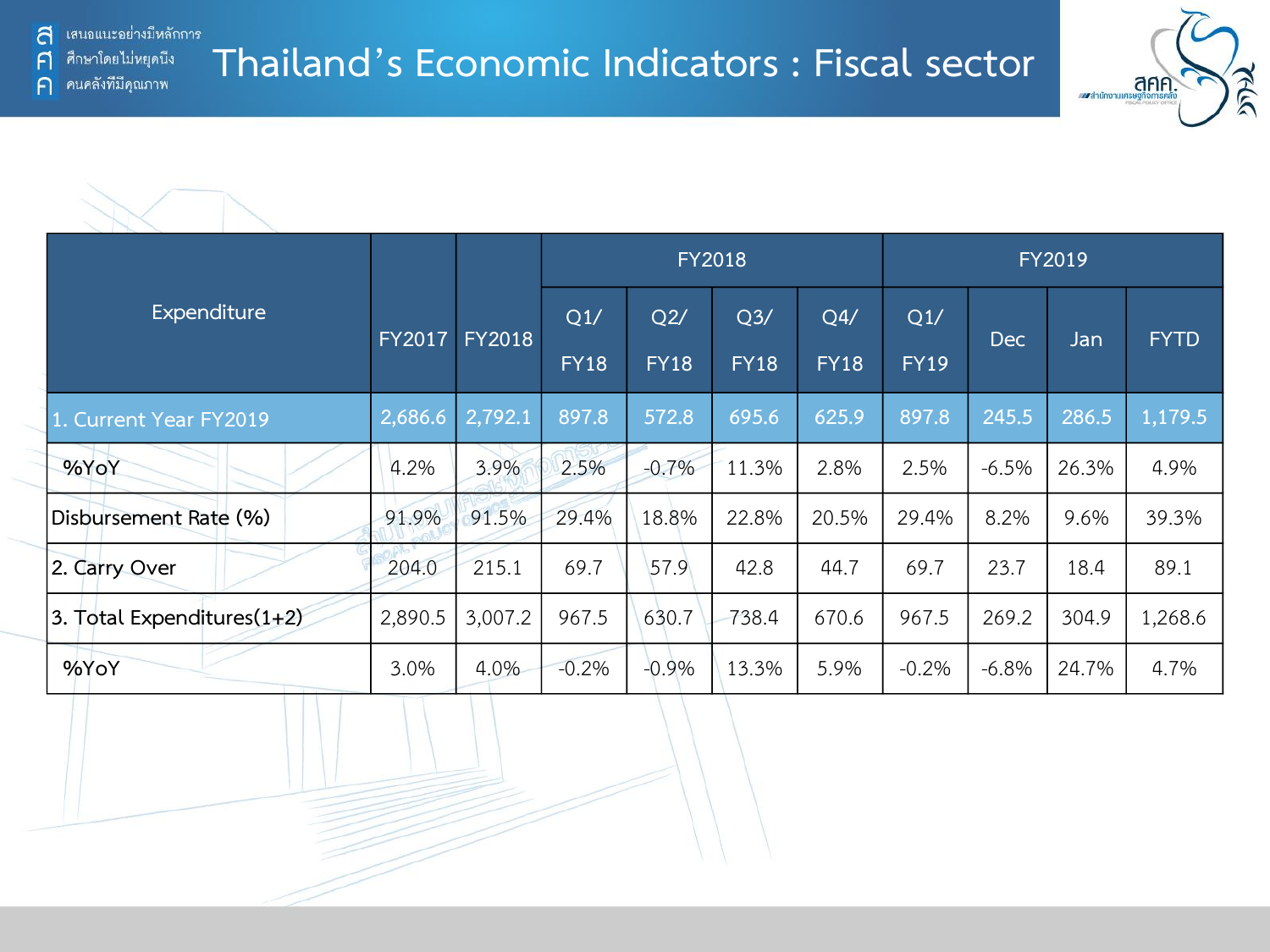คนคลังที่มีคุณภาพ

F

 $\bigcap$ 

### **Thailand's Economic Indicators : Fiscal sector**



| Expenditure                |         |         |                    |                    | <b>FY2018</b>      |                    |                    |            | FY2019     |             |
|----------------------------|---------|---------|--------------------|--------------------|--------------------|--------------------|--------------------|------------|------------|-------------|
| (Unit: Billion Baht)       | FY2017  | FY2018  | Q1/<br><b>FY18</b> | Q2/<br><b>FY18</b> | Q3/<br><b>FY18</b> | Q4/<br><b>FY18</b> | Q1/<br><b>FY19</b> | <b>Dec</b> | <b>Jan</b> | <b>FYTD</b> |
| 1. Current Year FY2019     | 2,686.6 | 2,792.1 | 897.8              | 572.8              | 695.6              | 625.9              | 897.8              | 245.5      | 286.5      | 1,179.5     |
| %YoY                       | 4.2%    | 3.9%    | 2.5%               | $-0.7%$            | 11.3%              | 2.8%               | 2.5%               | $-6.5%$    | 26.3%      | 4.9%        |
| Disbursement Rate (%)      | 91.9%   | 91.5%   | 29.4%              | 18.8%              | 22.8%              | 20.5%              | 29.4%              | 8.2%       | 9.6%       | 39.3%       |
| Disbursement Target        | 94.4%   | 94.6%   | 30.3%              | 21.6%              | 21.5%              | 21.2%              | 30.3%              |            |            |             |
| <b>Current Expenditure</b> | 2,305.8 | 2,411.8 | 810.6              | 479.2              | 603.7              | 518.3              | 810.6              | 214.0      | 256.4      | 1,074.1     |
| %YoY                       | 4.1%    | 4.6%    | 3.4%               | 0.3%               | 11.5%              | 3.1%               | 3.4%               | $-5.6%$    | 28.0%      | 6.2%        |
| Disbursement Rate (%)      | 98.6%   | 96.1%   | 32.3%              | 19.1%              | 24.0%              | 20.6%              | 32.3%              | 9.1%       | 10.9%      | 45.6%       |
| Disbursement Target        | 98.0%   | 98.3%   | 33.0%              | 22.0%              | 21.9%              | 21.4%              | 33.0%              |            |            |             |
| Capital Expenditure        | 380.8   | 380.3   | 87.2               | 93.6               | 91.9               | 107.6              | 87.2               | 31.5       | 30.1       | 105.3       |
| %YoY                       | 4.4%    | $-0.1%$ | $-5.4\%$           | $-5.2%$            | 10.0%              | 1.3%               | $-5.4%$            | $-12.2%$   | 13.8%      | $-7.3%$     |
| Disbursement Rate (%)      | 65.3%   | 70.5%   | 16.2%              | 17.3%              | 17.0%              | 19.9%              | 16.2%              | 4.9%       | 4.7%       | 16.3%       |
| Disbursement Target        | 87.0%   | 88.0%   | 21.1%              | 22.0%              | 22.0%              | 22.9%              | 21.1%              |            |            |             |
| 2. Carry Over              | 204.0   | 215.1   | 69.7               | 57.9               | 42.8               | 44.7               | 69.7               | 23.7       | 18.4       | 89.1        |
| Total Expenditures (1+2)   | 2,890.5 | 3,007.2 | 967.5              | 630.7              | 738.4              | 670.6              | 967.5              | 269.2      | 304.9      | 1,268.6     |
| %YoY                       | 3.0%    | 4.0%    | $-0.2%$            | $-0.9%$            | 13.3%              | 5.9%               | $-0.2%$            | $-6.8%$    | 24.7%      | 4.7%        |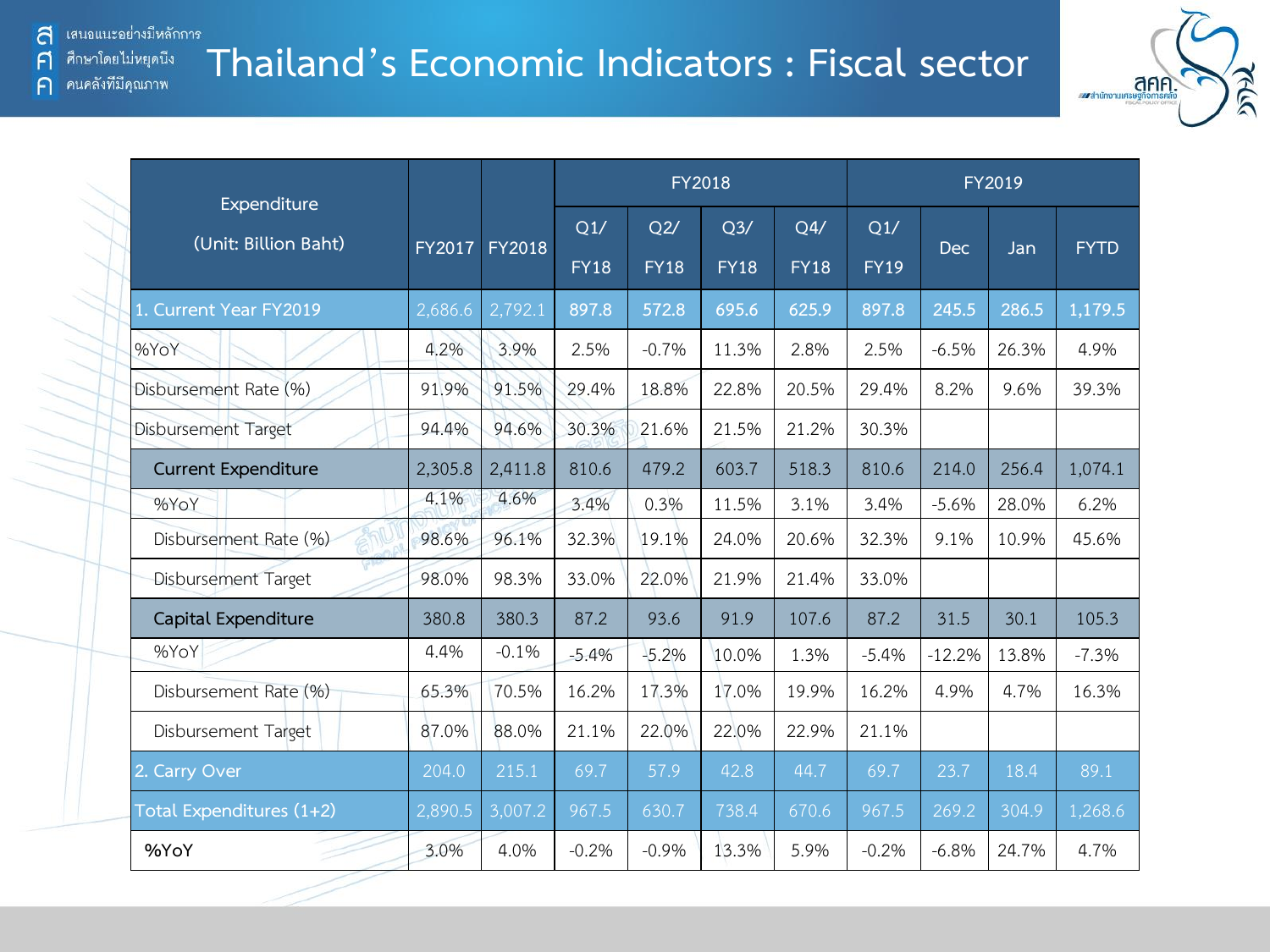#### เสนอแนะอย่างมีหลักการ **Thailand's Economic Indicators : Exports**ศึกษาโดยไม่หยุดนึง

a

 $\mathsf{F}$ 

 $\bigcap$ 

คนคลังที่มีคุณภาพ



| Growth rate: %YOY                               | 2016     |         |          |         | 2017           |         |         |         | 2018           |                          |            | 2019     |
|-------------------------------------------------|----------|---------|----------|---------|----------------|---------|---------|---------|----------------|--------------------------|------------|----------|
| (Share of GDP)                                  |          | 2017    | Q1       | Q2      | Q <sub>3</sub> | Q4      | Q1      | Q2      | Q <sub>3</sub> | Q <sub>4</sub>           | <b>Dec</b> | Jan      |
| Exports (Volume) (58.5%)                        | 0.3%     | 5.6%    | 2.8%     | 4.9%    | 8.2%           | 6.6%    | 4.7%    | 7.4%    | $-0.2%$        | $\overline{\phantom{a}}$ |            |          |
| Value \$ term (Custom Dep.) %yoy                | 0.5%     | 9.9%    | 4.8%     | 10.7%   | 12.3%          | 11.6%   | 11.7%   | 10.9%   | 3.0%           | 2.0%                     | $-1.7%$    | $-5.6%$  |
| Price \$ term (Ministry of Commerce)<br>%yoy    | $-0.4%$  | 3.6%    | 3.8%     | 2.8%    | 3.5%           | 4.3%    | 4.7%    | 4.5%    | 3.0%           | 1.7%                     | 0.7%       | 0.2%     |
| Volume \$ term (FPO) %yoy                       | 0.9%     | 6.0%    | 1.0%     | 7.7%    | 8.5%           | 6.9%    | 6.7%    | 6.1%    | 0.0%           | 0.2%                     | $-2.4%$    | $-5.8%$  |
| Export values (Share of values 2016 >><br>2017) |          |         |          |         |                |         |         |         |                |                          |            |          |
| Electronic goods ((15.0%>>15.5%)<br>%yoy        | $-0.8%$  | 13.6%   | 9.0%     | 15.7%   | 11.3%          | 18.2%   | 16.5%   | 10.1%   | 1.8%           | $-7.8%$                  | $-13.5%$   | $-8.5%$  |
| Volume \$ term %yoy                             | $-1.1%$  | 13.7%   | 8.9%     | 16.2%   | 11.7%          | 18.0%   | 14.0%   | 6.7%    | $-1.1%$        | $-10.0%$                 | $-15.6%$   | $-9.8%$  |
| Vehicle (15.1% >>14.5%) %yoy                    | 3.7%     | 5.5%    | $-0.3%$  | 2.8%    | 2.2%           | 18.0%   | 20.3%   | 16.3%   | 8.8%           | $-3.4%$                  | 2.8%       | $-9.6%$  |
| Volume \$ term %yoy                             | 2.8%     | 4.6%    | $-1.2%$  | 1.9%    | 1.5%           | 16.8%   | 18.5%   | 14.5%   | 7.4%           | $-3.6%$                  | 2.8%       | $-10.0%$ |
| Electrical appliance (10.2% >>9.9%)<br>$96$ yoy | $-1.1%$  | 6.3%    | 9.9%     | 9.3%    | 3.9%           | 2.5%    | 4.6%    | 3.8%    | 4.1%           | 1.2%                     | $-1.7%$    | 2.5%     |
| Volume \$ term %yoy                             | $-1.3%$  | 4.0%    | 9.6%     | 7.6%    | 0.6%           | $-1.7%$ | $-0.3%$ | 0.4%    | 2.5%           | 0.6%                     | $-1.9%$    | 2.5%     |
| Agriculture (9.0% >>9.7%) %yoy                  | $-3.4%$  | 17.8%   | 17.5%    | 18.4%   | 24.6%          | 11.8%   | 0.4%    | 6.2%    | 1.3%           | $-4.0%$                  | $-9.3%$    | $-2.0%$  |
| Volume \$ term %yoy                             | $-1.7%$  | 7.3%    | 7.0%     | 10.6%   | 13.8%          | $-0.8%$ | $-9.5%$ | $-2.4%$ | $-2.4%$        | $-5.8%$                  | $-10.2%$   | $-3.2%$  |
| Agro-industry (8.0% >>7.1%) %yoy                | 3.5%     | $-0.8%$ | $-5.5%$  | $-0.1%$ | 2.9%           | $-0.7%$ | 7.6%    | 6.2%    | 3.7%           | 2.0%                     | $-2.7%$    | $-4.3%$  |
| Volume \$ term %yoy                             | 2.7%     | $-8.2%$ | $-11.5%$ | $-7.7%$ | $-5.1%$        | $-8.4%$ | 3.1%    | 5.3%    | 5.6%           | 4.3%                     | $-0.1%$    | $-3.0%$  |
| Mineral and fuel (2.6% >>3.0%) %yoy             | $-24.8%$ | 29.3%   | 42.7%    | 30.9%   | 23.9%          | 24.7%   | 38.3%   | 29.7%   | 29.8%          | 18.4%                    | 2.0%       | $-12.0%$ |
| Volume \$ term %yoy                             | $-20.3%$ | 5.6%    | 4.2%     | 4.0%    | 7.5%           | 6.4%    | 17.1%   | 8.3%    | $-2.1%$        | $-2.8%$                  | 1.6%       | $-7.7%$  |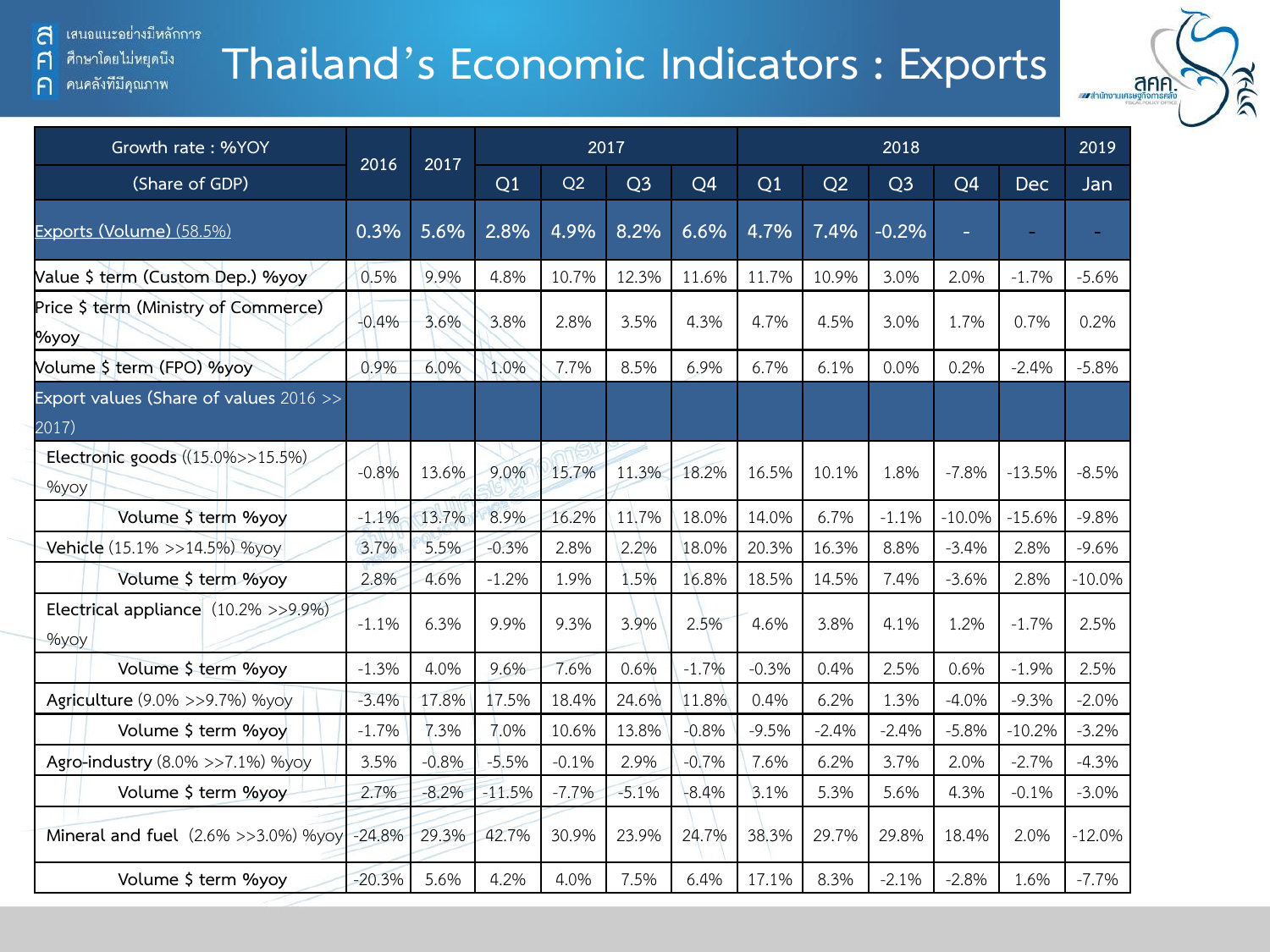์ คนคลังที่มีคุณภาพ  $\bigcap$ 

# **Exports by Destination**



| Major trade partners 16 countries | 2016     | 2017    |          |         | 2017           |         |       |          | 2018           |                |            | 2019     |
|-----------------------------------|----------|---------|----------|---------|----------------|---------|-------|----------|----------------|----------------|------------|----------|
| (Export share 2016 >> 2017)       |          |         | Q1       | Q2      | Q <sub>3</sub> | Q4      | Q1    | Q2       | Q <sub>3</sub> | Q <sub>4</sub> | <b>Dec</b> | Jan      |
| Exports to the world (%yoy)       | 0.5%     | 9.9%    | 4.8%     | 10.7%   | 12.3%          | 11.6%   | 11.3% | 10.6%    | 3.0%           | 2.0%           | $-1.7%$    | $-5.6%$  |
| 1. China (11.0% >> 12.4%)         | 0.3%     | 24.0%   | 37.0%    | 26.6%   | 22.0%          | 14.1%   | 0.3%  | 15.1%    | $-2.8%$        | $-4.6%$        | $-7.3%$    | $-16.7%$ |
| 2. USA $(11.0\% >> 11.2\%)$       | 1.8%     | 8.5%    | 7.6%     | 7.2%    | 8.3%           | 10.7%   | 9.0%  | 6.6%     | 0.0%           | 6.7%           | 0.6%       | 8.3%     |
| 3. Japan (9.5% >> 9.4%)           | 2.1%     | 7.7%    | $-3.6%$  | 16.4%   | 10.4%          | 9.1%    | 24.9% | 11.2%    | 8.7%           | 8.4%           | 2.7%       | 0.9%     |
| 4. EU $(9.3\% >> 9.1\%)$          | 1.0%     | 8.1%    | 8.7%     | 5.5%    | 6.8%           | 11.3%   | 10.5% | 11.1%    | 2.5%           | $-3.7%$        | $-5.0%$    | $-4.8%$  |
| 5. Australia (5.6% >> 5.3%)       | 5.6%     | 3.5%    | $-0.5%$  | $-2.0%$ | 0.3%           | 17.4%   | 13.8% | 10.3%    | $-3.3%$        | $-7.2%$        | $-7.6%$    | $-6.5%$  |
| 6. Hong Kong (5.3% >> 5.2%)       | $-3.0%$  | 7.2%    | 5.9%     | 13.1%   | 7.7%           | 2.8%    | 1.7%  | 9.8%     | 2.7%           | $-6.2%$        | $-4.0%$    | $-15.3%$ |
| 7. Vietnam (4.4% >> 4.9%)         | 5.8%     | 22.9%   | 23.4%    | 25.7%   | 25.8%          | 17.7%   | 18.6% | 6.5%     | 13.1%          | 10.1%          | 0.2%       | $-9.1%$  |
| 8. Malaysia (4.5% >> 4.4%)        | $-5.5%$  | 7.4%    | $-3.7%$  | 7.4%    | 10.0%          | 16.5%   | 15.5% | 12.0%    | 19.3%          | 3.5%           | 1.8%       | $-2.0%$  |
| 9. Middle East (4.2% >> 3.8%)     | $-12.2%$ | $-1.8%$ | $-19.9%$ | 4.6%    | 5.0%           | 7.1%    | 10.7% | $-10.4%$ | $-5.4%$        | $-13.7%$       | $-16.0%$   | $-8.3%$  |
| 10. Indonesia (3.8% >> 3.7%)      | 4.5%     | 8.2%    | $-7.7%$  | 21.4%   | 2.6%           | 20.2%   | 18.3% | 7.8%     | 17.5%          | 8.7%           | 4.4%       | $-5.3%$  |
| 11. Singapore (3.8% >> 3.5%)      | $-6.0\%$ | 0.8%    | $-20.2%$ | 34.2%   | $-0.1%$        | $-1.9%$ | 12.1% | $-7.6%$  | 24.9%          | 29.2%          | 18.8%      | $-19.1%$ |
| 12. Philippines (3.0% >> 2.9%)    | 6.8%     | 8.6%    | 0.6%     | 6.2%    | 8.6%           | 18.8%   | 14.0% | 22.9%    | 23.3%          | $-3.2%$        | 9.9%       | $-5.7%$  |
| 13. Africa (2.9% >> 2.9%)         | $-8.5%$  | 10.9%   | 0.3%     | 3.3%    | 19.7%          | 20.3%   | 20.7% | 18.3%    | 4.1%           | $-2.9%$        | $-5.9%$    | $-4.5%$  |
| 14. India (2.4% >> 2.7%)          | $-2.6%$  | 25.7%   | 17.7%    | 13.0%   | 27.4%          | 46.3%   | 31.6% | 27.0%    | 13.8%          | $-0.2%$        | $-12.9%$   | 3.1%     |
| 15. South Korea (1.9% >> 2.0%)    | $-0.7%$  | 14.4%   | 23.2%    | 24.1%   | 11.8%          | 0.7%    | 5.1%  | 10.7%    | 2.1%           | 0.8%           | $-9.1%$    | 2.6%     |
| 16. Taiwan (1.6% >> 1.7%)         | $-4.5%$  | 19.0%   | 16.4%    | 22.7%   | 24.9%          | 11.9%   | 11.0% | 0.0%     | $-11.2%$       | $-5.5%$        | $-9.0%$    | $-15.5%$ |
| PS.ASEAN-9 (25.4% >> 25.2%)       | $-0.7%$  | 8.9%    | 0.4%     | 14.9%   | 9.6%           | 11.2%   | 14.8% | 12.4%    | 22.3%          | 9.4%           | 2.0%       | $-4.1%$  |
| PS.ASEAN-5 (15.1% >> 14.6%)       | $-1.1%$  | 6.1%    | $-8.5%$  | 17.1%   | 5.2%           | 13.2%   | 15.2% | 7.6%     | 21.0%          | 9.0%           | 8.0%       | $-7.4%$  |
| PS.Indochina-4 (10.3% >> 10.6%)   | 0.0%     | 12.9%   | 15.6%    | 11.7%   | 16.3%          | 8.9%    | 14.3% | 19.6%    | 24.2%          | 9.9%           | $-4.2%$    | 0.6%     |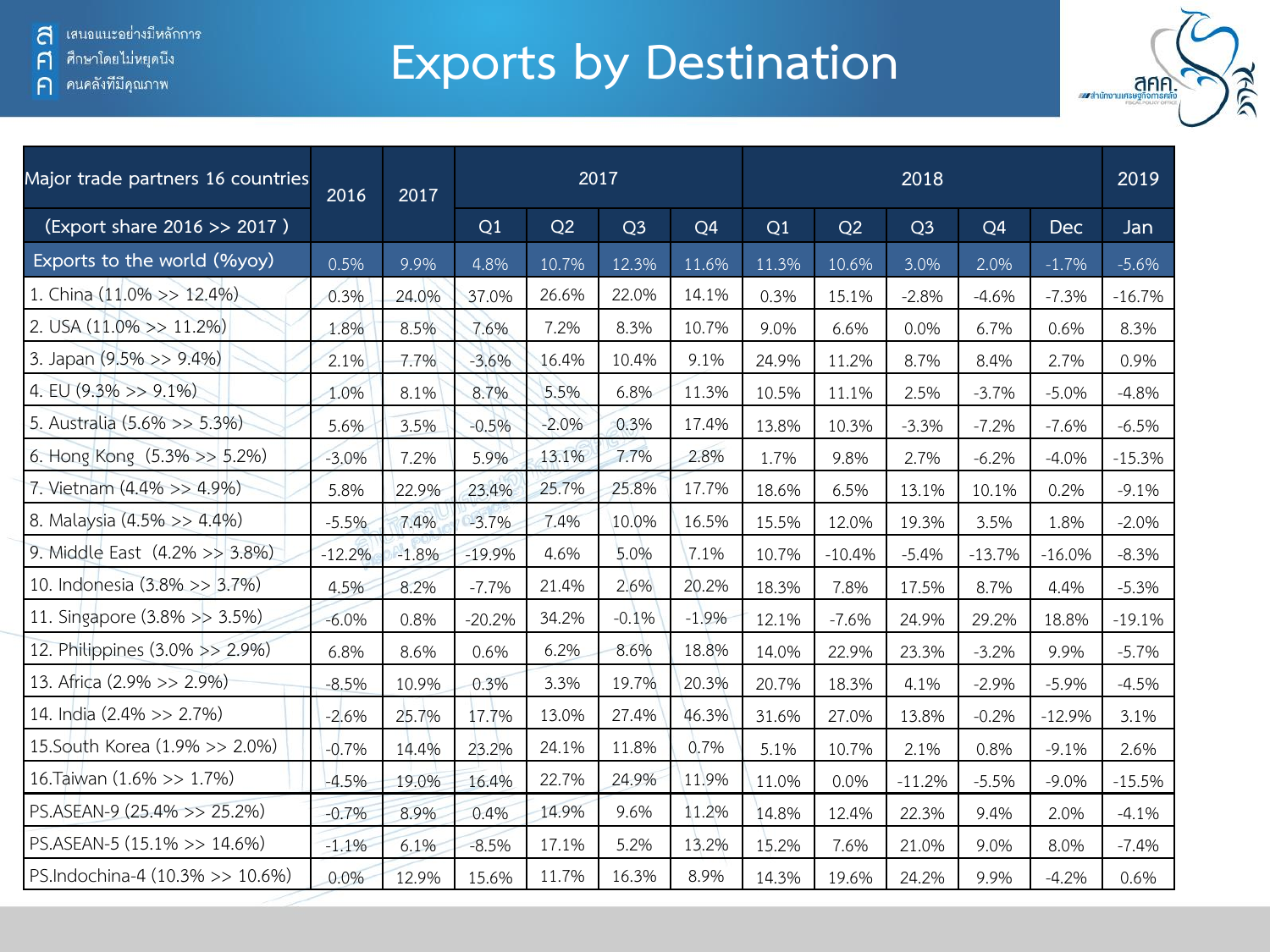คนคลังที่มีคุณภาพ

 $\mathsf{F}$ 

 $\bigcap$ 

## **Thailand's Economic Indicators : Imports**



| Growth rate: %YOY                                                          |          |                |         |         | 2017           |                |       |       | 2018           |         |            | 2019    |
|----------------------------------------------------------------------------|----------|----------------|---------|---------|----------------|----------------|-------|-------|----------------|---------|------------|---------|
| (Share of GDP)                                                             | 2016     | 2017           | Q1      | Q2      | Q <sub>3</sub> | Q <sub>4</sub> | Q1    | Q2    | Q <sub>3</sub> | Q4      | <b>Dec</b> | Jan     |
| Real Imports (55.4%)                                                       |          | $-2.3\%$ 8.5%  | 7.3%    | 9.2%    | 9.2%           | 8.3%           | 9.3%  | 7.2%  | 9.4%           |         | ٠          | ÷       |
| Value \$ term (Custom Dep.) %yoy                                           |          | $-4.2\%$ 14.1% | 14.1%   | 14.3%   | 13.8%          | 14.1%          | 16.6% | 13.9% | 14.5%          | 5.8%    | $-8.1%$    | 14.0%   |
| Price \$ term (Ministry of Commerce)<br><b>Myoy</b>                        | $-2.7\%$ | 5.5%           | 8.1%    | 4.5%    | 3.8%           | 5.8%           | 6.6%  | 7.2%  | 6.2%           | 3.1%    | 0.4%       | $-0.4%$ |
| Volume \$ term (FPO) %yoy                                                  | $-1.6%$  | 8.1%           | 5.6%    | 9.4%    | 9.6%           | 7.9%           | 9.4%  | 6.2%  | 7.8%           | 2.6%    | $-8.6%$    | 14.5%   |
| Import Goods (Share of values 2016 >><br>17)                               |          |                |         |         |                |                |       |       |                |         |            |         |
| Raw materials (39.6% >> 41.0%) %yoy                                        |          | $-2.4\%$ 18.7% | 21.4%   | 20.4%   | 18.5%          | 15.1%          | 16.2% | 8.4%  | 17.2%          | $-2.1%$ | $-20.9%$   | 7.5%    |
| Volume \$ term %yoy                                                        |          | $-1.7\%$ 14.1% | 17.1%   | 16.5%   | 15.9%          | 8.0%           | 6.4%  | 3.9%  | 14.0%          | $-3.4%$ | $-21.7%$   | 7.3%    |
| Less raw gold (36.5% >> 36.0%) %yoy                                        |          | $-0.8\%$ 13.0% | 14.5%   | 16.0%   | 10.3%          | 11.6%          | 15.5% | 10.1% | 10.4%          | 7.0%    | $-1.9%$    | 8.5%    |
| Volume \$ term %yoy                                                        | 0.3%     | 8.8%           | 9.6%    | 11.6%   | 6.6%           | 7.6%           | 5.6%  | 5.6%  | 5.7%           | 6.3%    | $-0.3%$    | 8.2%    |
| Capital goods (29.0% >> 27.3%) %yoy                                        | $-2.8%$  | 8.0%           | 3.5%    | 11.6%   | 9.1%           | 8.0%           | 12.3% | 7.9%  | 0.2%           | 1.7%    | $-2.7%$    | $-2.9%$ |
| Volume \$ term %yoy                                                        | $-4.0%$  | 6.3%           | 1.2%    | 9.8%    | 8.4%           | 6.2%           | 9.1%  | 5.6%  | $-0.9%$        | 0.8%    | $-3.6%$    | $-3.7%$ |
| Capital goods excluding aircraft, ship,<br>and train (26.9% >> 24.7%) %yoy | $-1.2%$  | 5.3%           | 0.7%    | 6.1%    | 7.7%           | 6.7%           | 9.3%  | 14.5% | 6.3%           | 5.7%    | 2.5%       | 2.1%    |
| Volume \$ term %yoy                                                        | $-2.6%$  | 3.5%           | $-1.7%$ | 4.3%    | 6.9%           | 4.7%           | 5.9%  | 12.1% | 5.0%           | 4.8%    | 1.7%       | 1.4%    |
| Fuel $(12.1\% >> 14.1\%)$ %yoy                                             |          | -20.7% 25.6%   | 44.3%   | 14.1%   | 18.9%          | 28.8%          | 28.5% | 45.4% | 50.6%          | 33.9%   | 12.3%      | 4.8%    |
| Volume \$ term %yoy                                                        |          | $-3.6\%$ 0.4%  | $-0.3%$ | $-2.6%$ | 1.7%           | 2.7%           | 6.9%  | 9.1%  | 10.5%          | 15.4%   | 14.5%      | 9.8%    |
| Consumer goods (12.4% >> 11.3%)<br>Myoy                                    | 2.3%     | 6.4%           | 1.0%    | 4.4%    | 7.2%           | 13.2%          | 11.0% | 13.8% | 6.9%           | 8.4%    | $-3.1%$    | 4.0%    |
| Volume \$ term %yoy                                                        | 2.2%     | 4.7%           | 0.2%    | 3.2%    | 5.3%           | 10.0%          | 7.5%  | 11.5% | 6.1%           | 8.2%    | $-3.1%$    | 4.0%    |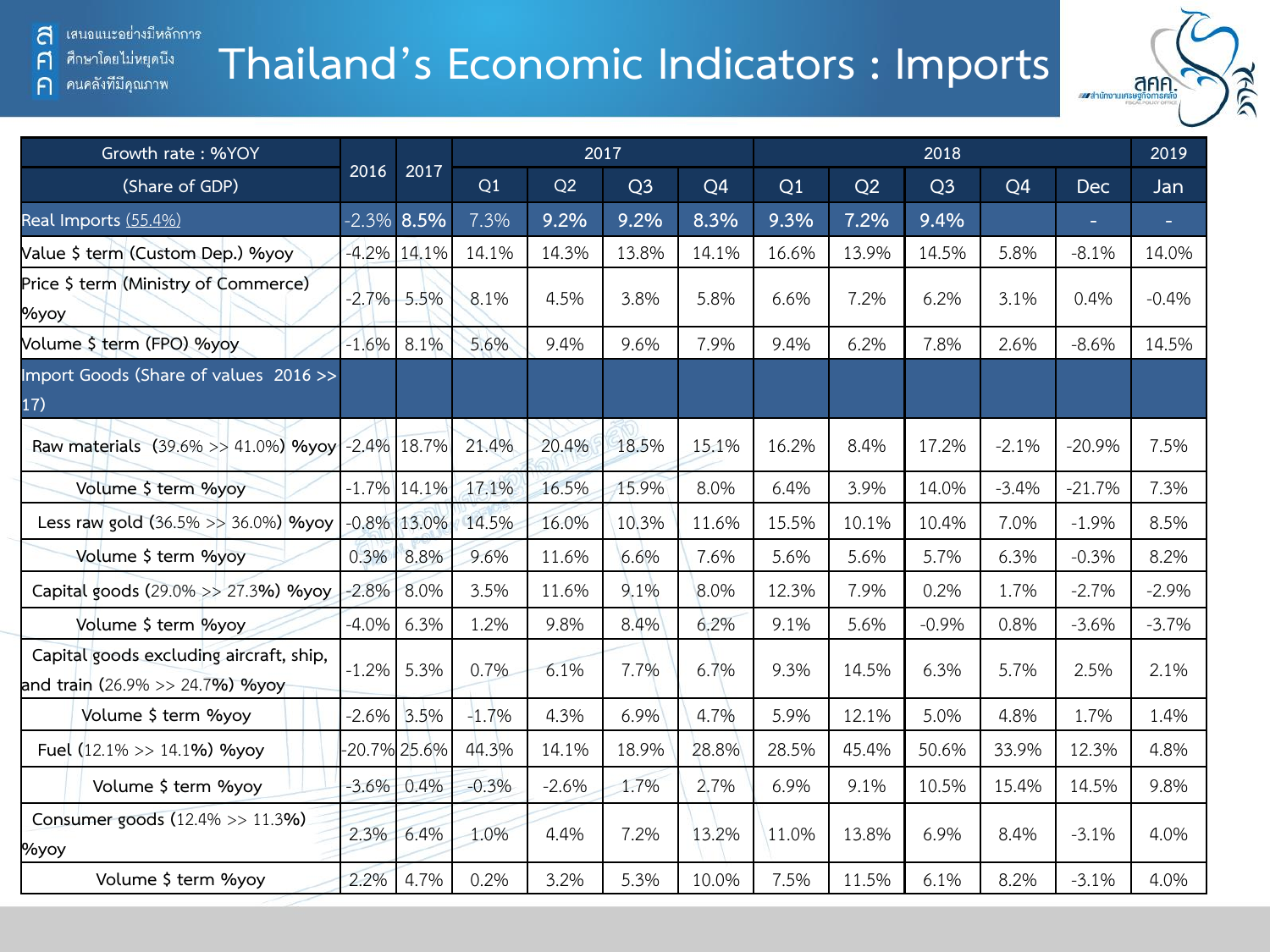



| Growth rate: %YoY                              |       |      |      | 2017           |                |                |       |         | 2018           |                |            |         | 2019       |  |
|------------------------------------------------|-------|------|------|----------------|----------------|----------------|-------|---------|----------------|----------------|------------|---------|------------|--|
| (Share of GDP)                                 | 2017  | 2018 | Q1   | Q <sub>2</sub> | Q <sub>3</sub> | Q <sub>4</sub> | Q1    | Q2      | Q <sub>3</sub> | Q <sub>4</sub> | <b>Dec</b> | Jan     | <b>YTD</b> |  |
| Agri-sector production (6.3%)                  | 3.7%  | 5.0% | 6.0% | 15.9%          | 7.1%           | $-4.5%$        | 6.5%  | 10.0%   | 2.7%           | 1.4%           |            | $\sim$  | 5.0%       |  |
| Non-agri-sector production (94.5%)             | 4.1%  | 4.0% | 3.2% | 3.0%           | 4.3%           | 5.0%           | 4.8%  | 4.2%    | 3.2%           | 4.0%           |            | $\sim$  | 4.0%       |  |
| Manufacturing production (27.4%)               | 2.9%  | 3.0% | 1.9% | 1.0%           | 4.3%           | 3.5%           | 3.8%  | 3.2%    | 1.6%           | 3.3%           |            | $\sim$  | 3.0%       |  |
| - Hotels and restaurants (5.8%)                | 10.6% | 7.9% | 5.1% | 7.0%           | 9.4%           | 16.5%          | 13.1% | 8.8%    | 4.1%           | 5.3%           |            | $\sim$  | 7.9%       |  |
| Agricultural products (%YoY)                   | 7.0%  | 6.2% | 7.4% | 16.6%          | 16.9%          | $-2.3%$        | 11.0% | 10.8%   | 2.7%           | 2.4%           | 9.3%       | 5.2%    | 5.2%       |  |
| Thai Industries Sentiment Index (TISI) (level) | 86.3  | 91.6 | 87.0 | 85.5           | 85.2           | 87.3           | 90.5  | 90.3    | 92.4           | 93.2           | 93.2       | 93.8    | 93.8       |  |
| Number of foreign inbound tourists (%YoY)      | 9.4%  | 7.5% | 2.0% | 9.0%           | 7.7%           | 20.2%          | 15.5% | 8.4%    | 1.9%           | 4.3%           | 7.7%       | 4.9%    | 4.9%       |  |
| %qoq SA / %mom SA                              |       |      | 9.7% | 5.8%           | 3.6%           | 1.0%           | 4.1%  | $-0.6%$ | $-2.5%$        | 3.9%           | 3.9%       | $-0.6%$ |            |  |